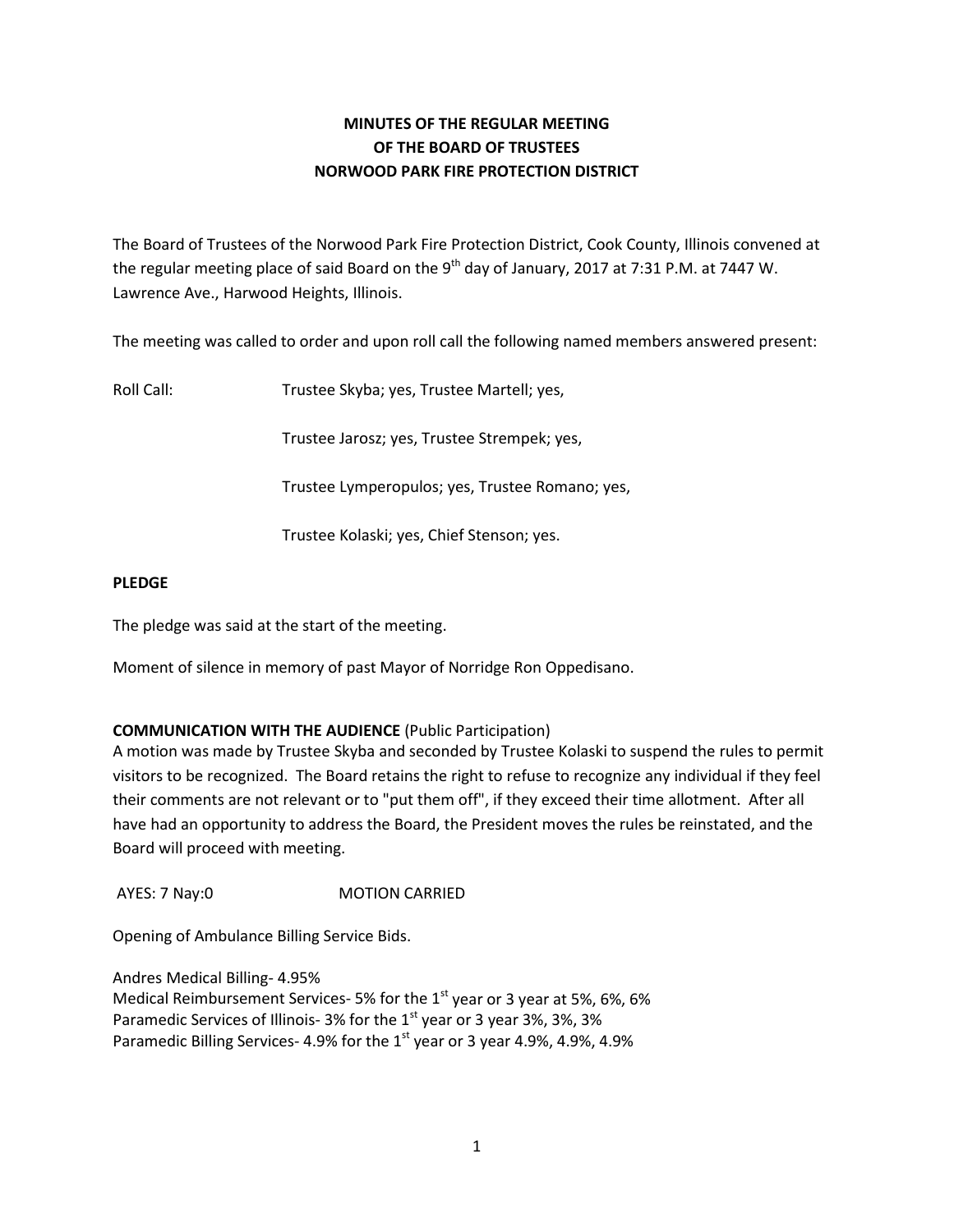Trustee Martell stated that we normally table things; we have been using PSI for many years. Trustee Romano states that he recommends PSI for 3 years at 3% each year.

Motion by Trustee Romano and seconded by Trustee Strempek to award the Ambulance Billing Services to PSI at a cost of 3% for 3 years.

Roll Call: Trustee Skyba; yes, Trustee Martell; yes,

Trustee Jarosz; yes, Trustee Strempek; yes,

Trustee Lymperopulos; yes, Trustee Romano; yes,

Trustee Kolaski; yes.

AYES: 7 Nay: 0 **MOTION CARRIED** 

Mr. Robbins states that we have a great partnership and look forward to continuing it. Trustee Martell states that we were at 5% and now will be at 3%.

Motion by Trustee Skyba and seconded by Trustee Lymperopulos to approve payment of all current disbursements in the amount of \$438,841.53.

Trustee Romano states that the expenses were about average with the past few months.

Roll Call: Trustee Skyba; yes, Trustee Martell; yes,

Trustee Jarosz; yes, Trustee Strempek; yes,

Trustee Lymperopulos; yes, Trustee Romano; yes,

Trustee Kolaski; yes.

AYES: 7 Nay: 0 MOTION CARRIED

Motion by Trustee Kolaski and seconded by Trustee Skyba to approve the minutes of the Regular meeting held on December 12<sup>th</sup>, 2016.

Roll Call: Trustee Skyba; yes, Trustee Martell; yes,

Trustee Jarosz; yes, Trustee Strempek; yes,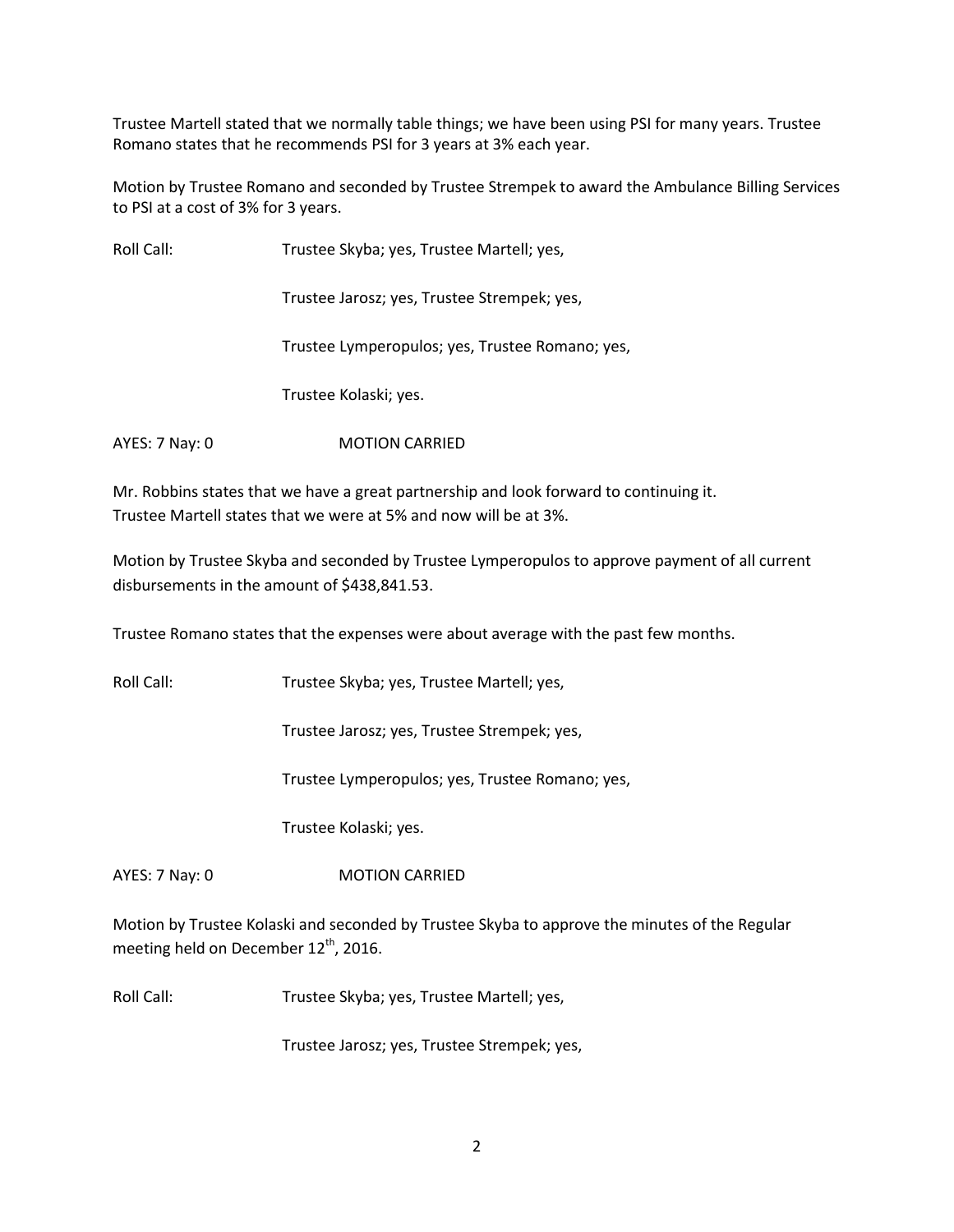Trustee Lymperopulos; yes, Trustee Romano; yes,

Trustee Kolaski; yes

AYES: 7 NAY: 0 MOTION CARRIED

Motion by Trustee Kolaski and seconded by Trustee Martell to approve the minutes of the Closed Session meeting held on December 12<sup>th</sup>, 2016.

Roll Call: Trustee Skyba; yes, Trustee Martell; yes,

Trustee Jarosz; yes, Trustee Strempek; yes,

Trustee Lymperopulos; yes, Trustee Romano; yes,

Trustee Kolaski; yes

AYES: 7 NAY: 0 MOTION CARRIED

#### **TREASURER'S REPORT**

Schedule of Assets (Arising from Cash Transactions) December  $31<sup>st</sup>$ , 2016

### Assets

**Checking and money market accounts (interest rate- APY):** 

| Byline Bank checking #4303503 (0.046%)                       | 7,974.11     |
|--------------------------------------------------------------|--------------|
| Byline Bank money market #4303498 (0.295%)                   | 161,079.57   |
| Byline Bank ambulance billing money market #4304492 (0.295%) | 487,984.87   |
| Byline Bank-Medical #1003102                                 | 410.74       |
| Byline Bank- FSA #9990034868                                 | 99.00        |
| Total checking and money market accounts                     | \$980,870.97 |

### **Certificates of deposit (interest rate and maturity):**

| Byline Bank (1.00%, 03/02/17)          | 635.844.90 |
|----------------------------------------|------------|
| Belmont Bank and Trust (.40% 11/21/16) | 350.494.94 |
| Belmont Bank (1.00% 08/05/18)          | 127,919.69 |
| Byline Bank (1.00% 03/17/17)           | 431,655.00 |
| Belmont Bank (1.29%, 09/26/17)         | 204,921.88 |
| Belmont Bank (1.00% 08/21/16)          | 531,234.32 |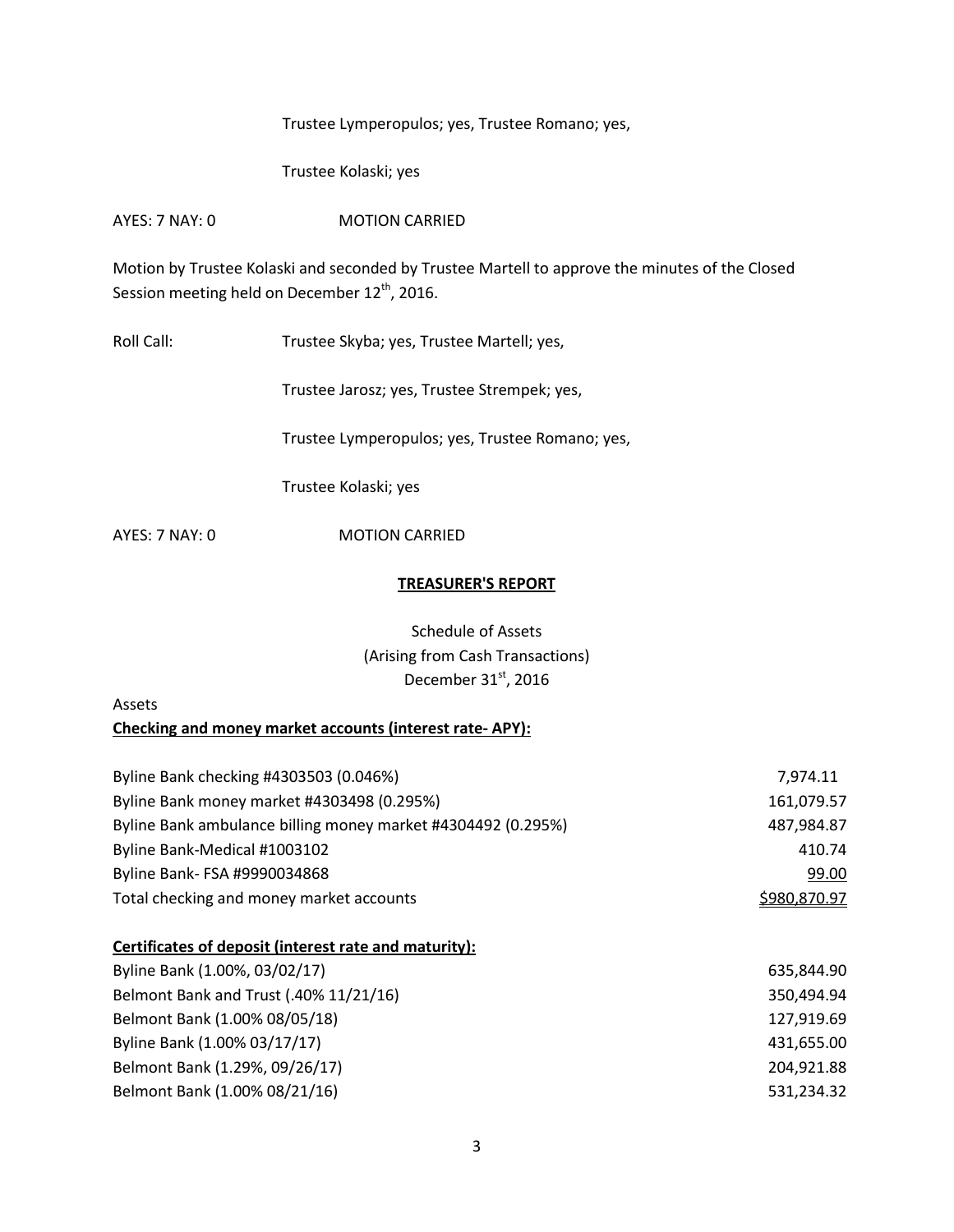| Belmont Bank (1.00% 07/19/18)                            | 375,330.54     |
|----------------------------------------------------------|----------------|
| Total certificates of deposit                            | 2,657,401.27   |
| Total checking, money market and certificates of deposit | \$3,314,949.56 |

Motion by Trustee Romano and seconded by Trustee Skyba to approve the Treasurer's report as presented from the Financial Statement for December 2016.

Trustee Romano states that the short term CD will be deposited into the general fund. There was a healthy increase in ambulance billing. There is also another CD coming due in March. Trustee Martell stated that we will receive 55% of tax money in March.

| Roll Call:     | Trustee Skyba; yes, Trustee Martell; yes,       |  |
|----------------|-------------------------------------------------|--|
|                | Trustee Jarosz; yes, Trustee Strempek; yes,     |  |
|                | Trustee Lymperopulos; yes, Trustee Romano; yes, |  |
|                | Trustee Kolaski; yes                            |  |
| AYES: 7 NAY: 0 | <b>MOTION CARRIED</b>                           |  |

### **Chief's Report:**

The records destruction was supposed to be done in January but the paperwork is delayed. They received our request on November 22<sup>nd</sup> and they said it would be 8 weeks. We are entering our  $8<sup>th</sup>$ week and they are not sure if the approval will be done soon. I wanted to finish this project before I left but that might not happen. Dan and Cyndi are well aware of what needs to be done and it will be completed as soon as we get permission.

On the agenda is a purchase for a large digital scanner requested by the Fire Prevention Bureau. This will allow us to get rid of more paper. We have a couple hundred sets of blue prints that we can get rid of once we scan them. Each scanner is very similar and the one we have on the agenda has a 2 year warranty. Leigh and Dan did the research and all prices were very similar so they chose the lowest one.

December  $17<sup>th</sup>$ , we held a car seat check in our station with the State Police. It went well and they would like to have more events with us in the future. I think it's great, we are one of the only departments in the area that performs the installations and checks and residents are very thankful.

We held a lottery for the upcoming election due to having 3 candidates for two spots. All three candidates were here and witnessed the lottery. The end result has Frank Avino in the first spot, Andy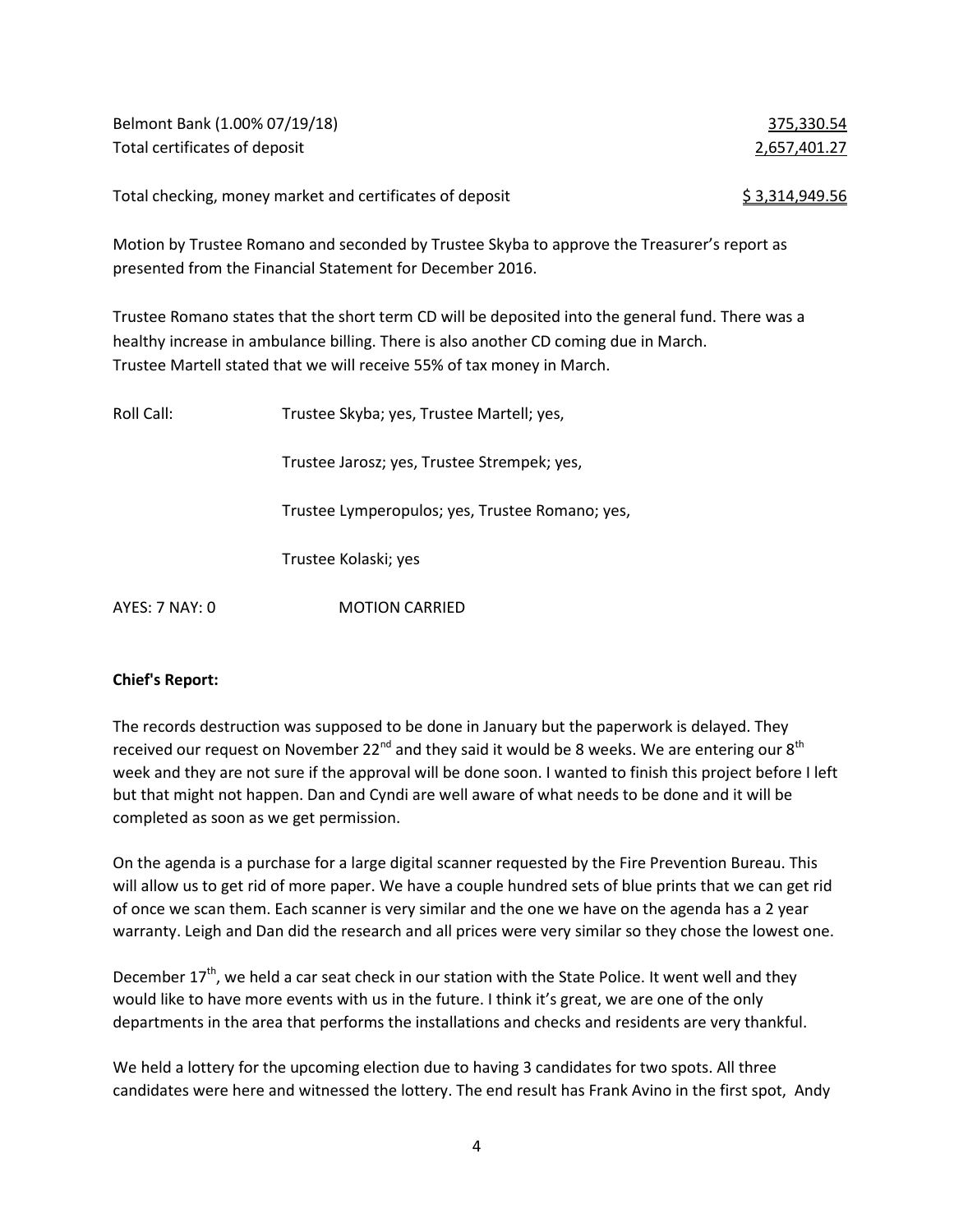Skyba in the second spot and Joanne Rybak in the third spot. Candidate Rybak's petitions have been challenged and we are waiting on the outcome from the electoral board.

We have been doing some cleaning and organization to the personnel files. We purchased new HR jackets and Deputy Chief updated all the personnel files.

During the holidays the waitresses at Blossom restaurant were having a dinner and supplying gifts to a needy family. Our men heard about it and we ended up finding another needy family and we supplied a dinner for them. Deputy Chief Johnson bought gifts for all 6 in the family. Some of the men donated money and the Association donated \$500 to support the event. The family was very thankful.

We had talked about moving some of our board meeting dates to accommodate our Attorney. On the agenda, we propose to have meetings on the second Monday of the month in January, March, April, June, July, Sept, Oct, and December. We would then hold meetings on the third Monday of the month in February, May, August and November. This is on the agenda for a vote.

The NIAFPD conference information is available; please let me know if you plan to attend. Discussion. All Trustees (except Trustee Strempek) will attend on Saturday.

I would like to thank the board for all the support they gave me in my 11 plus years as Chief. I believe we all strived to make this the best department in the area. This is a tough economic climate and we have always done the best for Norwood Park. It will be sad to leave and I will miss this place but I will always cherish each and every day of the last 31 years.

Trustee Martell stated that he is going to miss Kevin and this selection process has been difficult for his replacement, he thanks him for his years of service.

Motion by Trustee Skyba and seconded by Trustee Martell to accept the Chief's Report for December 2016 as presented.

Roll Call: Trustee Skyba; yes, Trustee Martell; yes,

Trustee Jarosz; yes, Trustee Strempek; yes,

Trustee Lymperopulos; yes, Trustee Romano; yes,

Trustee Kolaski; yes

AYES: 7 NAY: 0 MOTION CARRIED

**President's Report:** Trustee Martell wants to wish everyone a Happy New Year and to thank Kevin for his 11 plus years. There is a lot going on in the next couple weeks. There is a special meeting on Wednesday. Testing was Friday at Eisenhower Library, one candidate dropped out right before it, there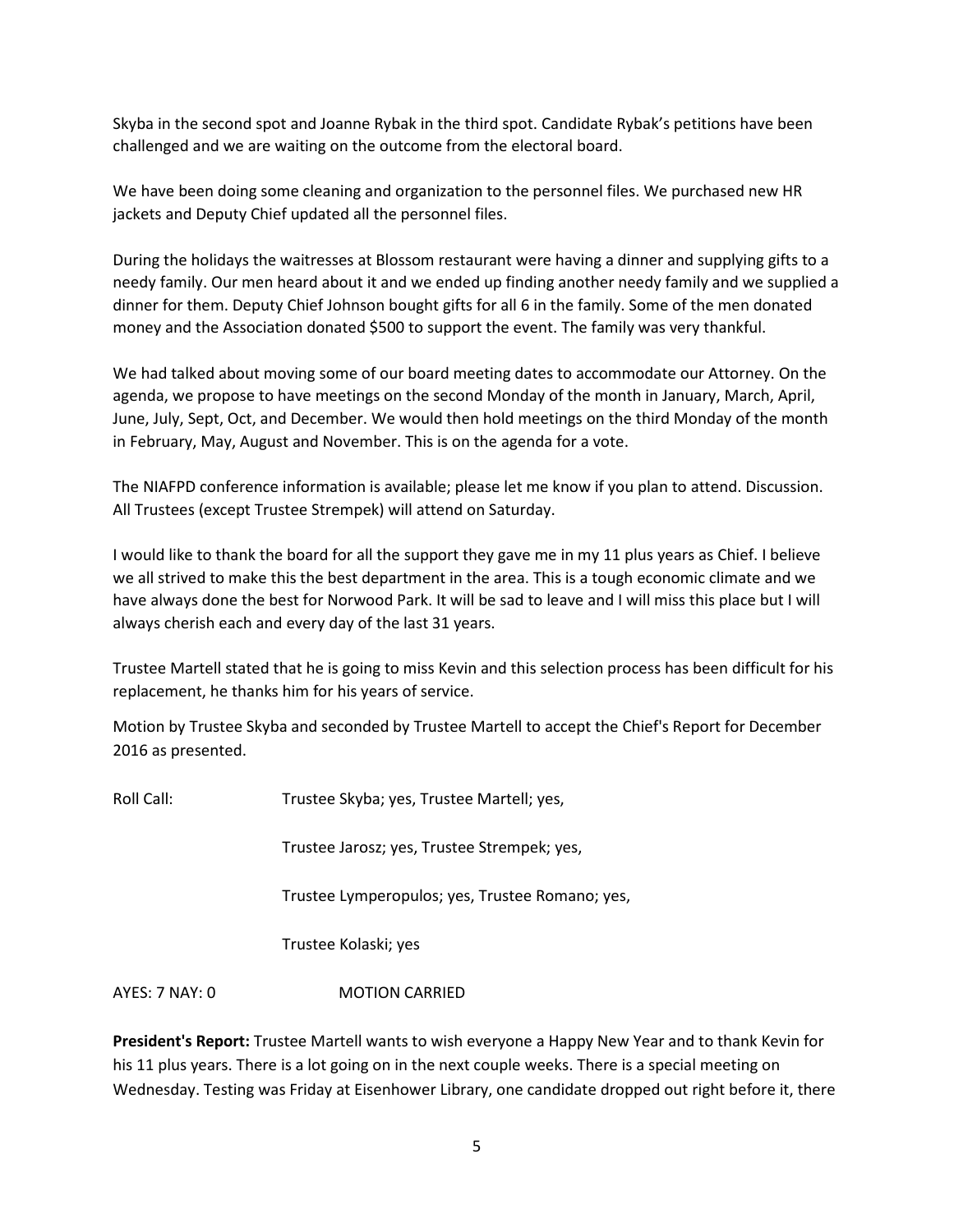were 8 in the process, and they are putting together books with all the information for Wednesday. The goal is to figure out who we want to interview. We will allow enough time to digest the information we receive.

#### **Committee Reports:**

Finance Committee- Trustee Romano states there is nothing to report at this time.

Building and Equipment Committee- Trustee Lymperopulos stated that there is a punch list from the roof; he asked Chief Stenson if they have been working on it. STI stated not to pay anything until everything is settled. Discussion.

Information Technology Committee-Trustee Strempek stated that there is a meeting tomorrow on the Consolidated Dispatch; it was brought up about Norwood Park. It sounds like they will take over Norwood Park dispatch for the next couple months and then possibly for the next year so they can figure out a cost based on calls. Discussion.

Policy Committee- Trustee Skyba stated he wants to thank Chief Stenson for everything. Chief states that they will have to meet with the Commissioners still to change their Rules and Regulations.

Strategic Planning Committee- Trustee Martell stated it will resume when the new Chief is appointed.

Human Capital Committee- Trustee Skyba stated there is nothing at this time. Trustee Martell stated that they need to develop our people.

Community Relations Committee-Trustee Jarosz stated that there is nothing at this time.

Pension Fund- Trustee Romano stated the next meeting is January 30<sup>th</sup>.

#### **Old Business:** none

#### **New Business:**

Motion by Trustee Martell and seconded by Trustee Strempek to approve the payout of mandatory sick time buyback to the following: Stanley Grygiel 144 hours \$5,827.68 Larry Curran 144 hours \$4,713.12 Dan Davila 48 hours \$1,623.12 Stanley Koy 48 hours \$1,796.16 Matthew Mattio 87.33 hours \$2,918.32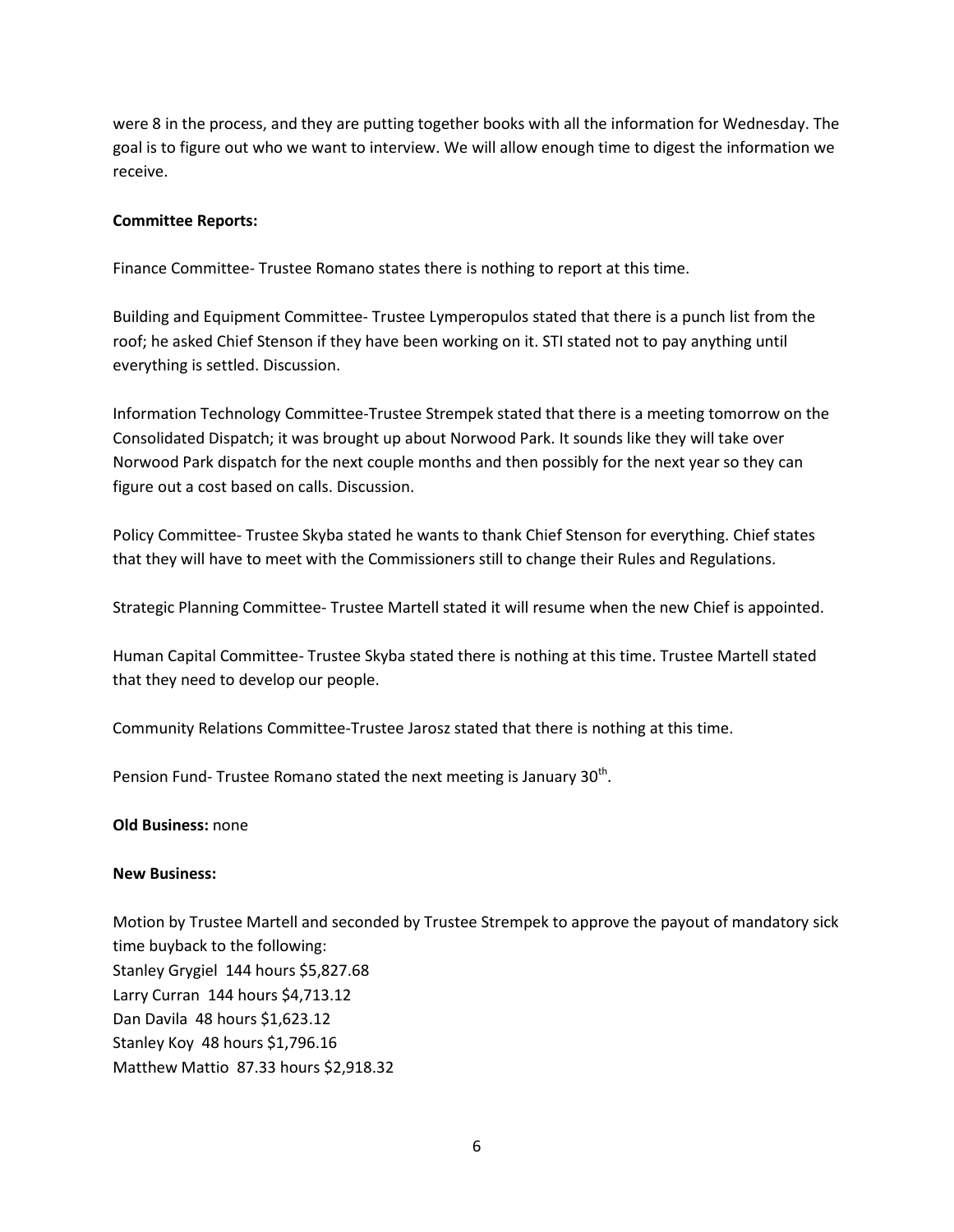Total mandatory sick time buyback \$16,878.40.

| Roll Call:     | Trustee Skyba; yes, Trustee Martell; yes,       |  |  |
|----------------|-------------------------------------------------|--|--|
|                | Trustee Jarosz; yes, Trustee Strempek; yes,     |  |  |
|                | Trustee Lymperopulos; yes, Trustee Romano; yes, |  |  |
|                | Trustee Kolaski; yes                            |  |  |
| AYES: 7 NAY: 0 | <b>MOTION CARRIED</b>                           |  |  |

Motion by Trustee Skyba and seconded by Trustee Martell to approve the payout of sick time, vacation time and personal days to retiring Chief Kevin Stenson; \$35,854.44 paid out on the February 1, 2017 payroll and \$30,000.00 banked for medical insurance premiums per the contract.

| <b>Total Vacation/Personal time</b>                                     |                                           | \$27,192.92                                     |  |
|-------------------------------------------------------------------------|-------------------------------------------|-------------------------------------------------|--|
| <b>Total Sick Time</b>                                                  |                                           | \$38,661.52                                     |  |
|                                                                         |                                           |                                                 |  |
| <b>Total Payout for all days</b>                                        |                                           | \$65,854.44                                     |  |
| Roll Call:                                                              | Trustee Skyba; yes, Trustee Martell; yes, |                                                 |  |
|                                                                         |                                           | Trustee Jarosz; yes, Trustee Strempek; yes,     |  |
|                                                                         |                                           | Trustee Lymperopulos; yes, Trustee Romano; yes, |  |
|                                                                         | Trustee Kolaski; yes                      |                                                 |  |
| AYES: 7 NAY: 0                                                          |                                           | <b>MOTION CARRIED</b>                           |  |
| Motion by Trustee Skyba and seconded by Trustee Jarosz to approve the p |                                           |                                                 |  |

purchase of a WideTek 36CL Wide Format Scanner at a cost of \$4,989.00, including delivery and installation, from Gordon Reich.

Roll Call: Trustee Skyba; yes, Trustee Martell; yes,

Trustee Jarosz; yes, Trustee Strempek; yes,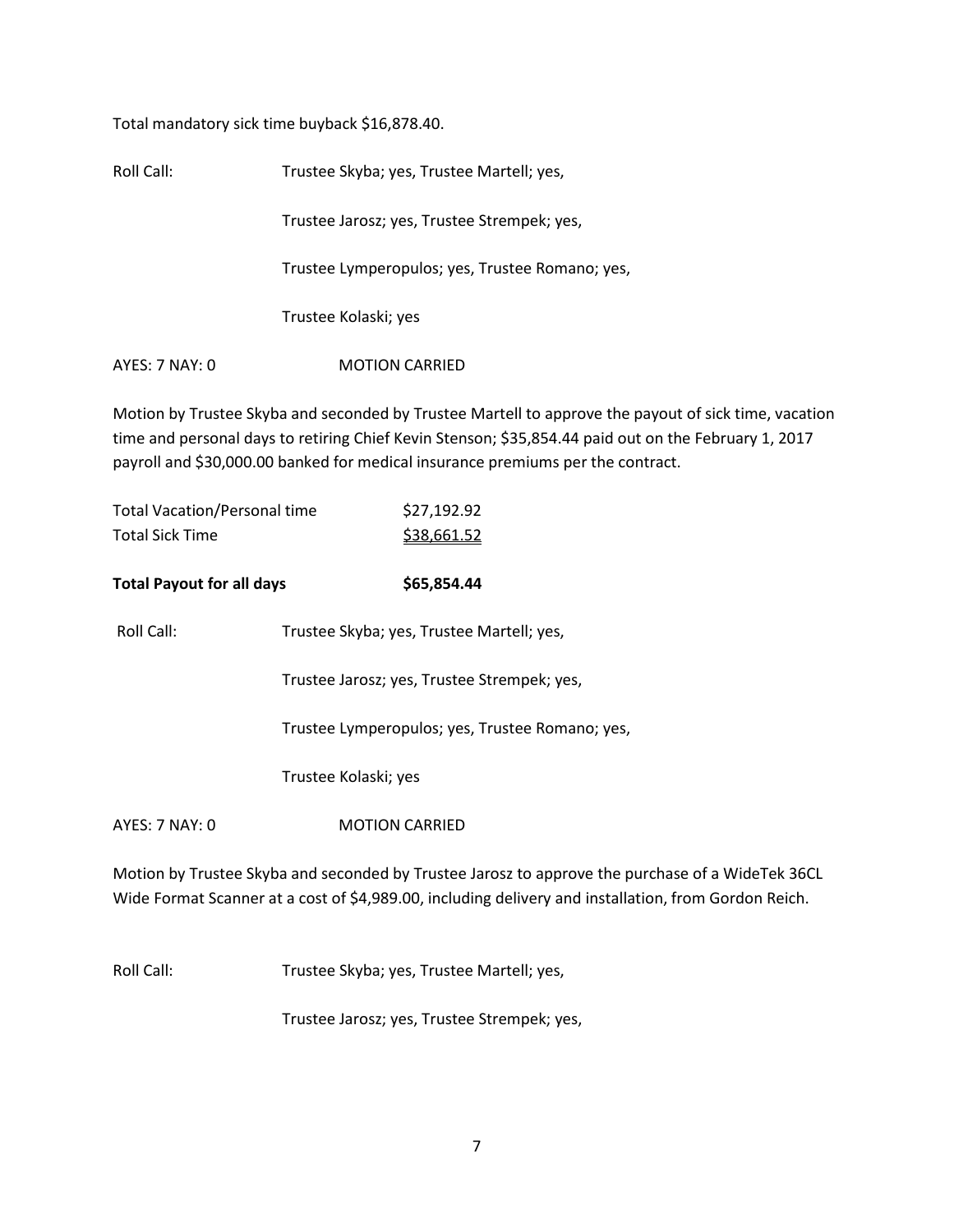Trustee Lymperopulos; yes, Trustee Romano; yes,

Trustee Kolaski; yes

AYES: 7 NAY: 0 MOTION CARRIED

Motion by Trustee Martell and seconded by Trustee Strempek to approve the Norwood Park Fire Protection District Board meeting dates for 2017 as follows: January, March, April, June, July, September, October and December-the second Monday of the month. February, May, August and November- the third Monday of the month.

All meetings will be at 7:30pm and the third Monday of the month meetings will have Attorney Flaherty present.

Roll Call: Trustee Skyba; yes, Trustee Martell; yes,

Trustee Jarosz; yes, Trustee Strempek; yes,

Trustee Lymperopulos; yes, Trustee Romano; yes,

Trustee Kolaski; yes

AYES: 7 NAY: 0 MOTION CARRIED

Motion by Trustee Skyba and seconded by Trustee Kolaski to go into Closed Session to discuss the appointment, employment, compensation, discipline, performance, or dismissal of specific employee (5 ILCS 120/2(c)(1) and Litigation (5 ILCS 120/2(c)(11)).

Roll Call: Trustee Skyba; yes, Trustee Martell; yes,

Trustee Jarosz; yes, Trustee Strempek; yes,

Trustee Lymperopulos; yes, Trustee Romano; yes,

Trustee Kolaski; yes

AYES: 7 NAY: 0 MOTION CARRIED

Went into Closed Session 8:25.